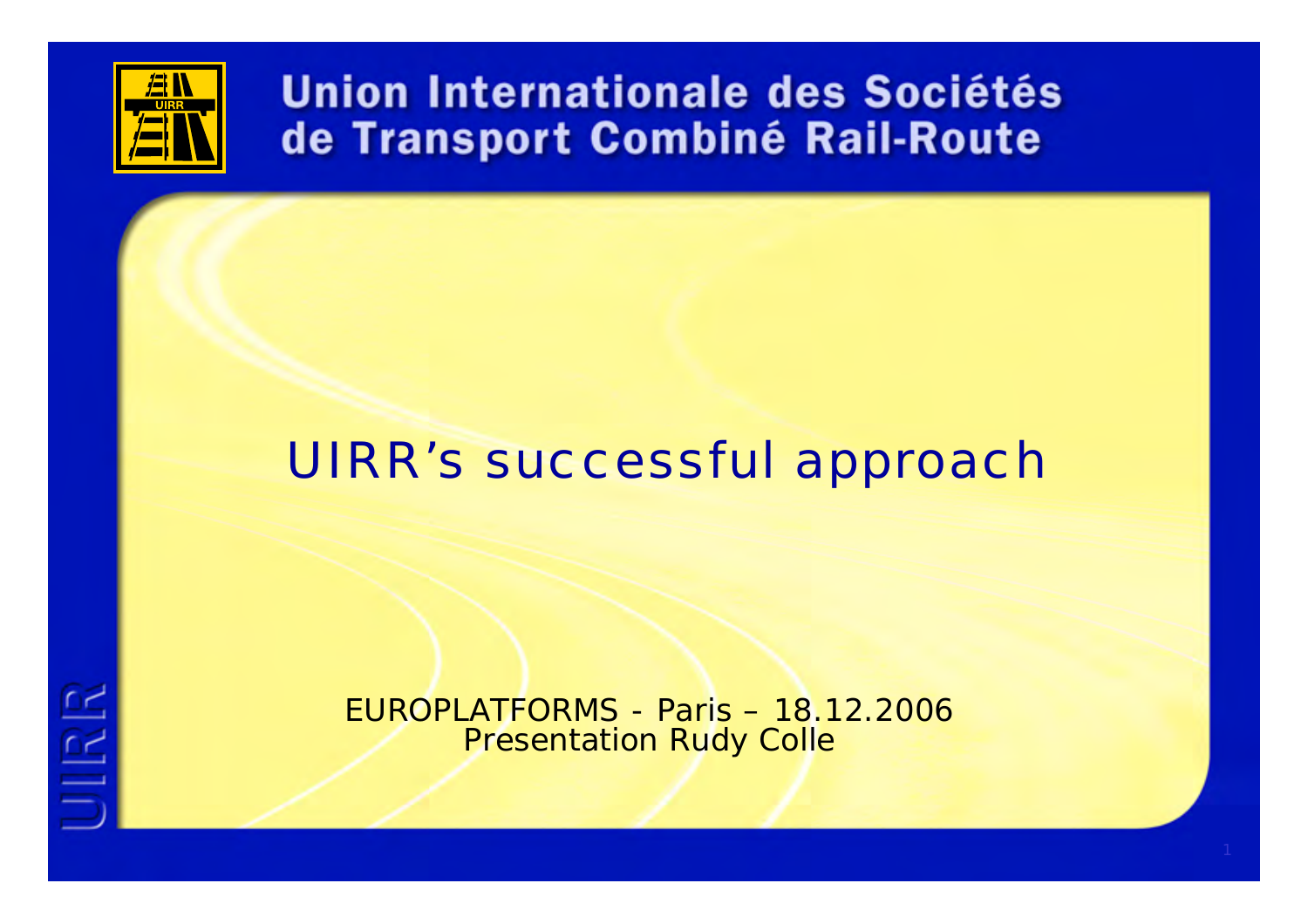

**JIRR** 

### **UIRR s.c.r.l. UIRR s.c.r.l.**

# 1. Aim of the International Union



Exclusively: Development of mainly Road-Rail CombinedTransport (CT)

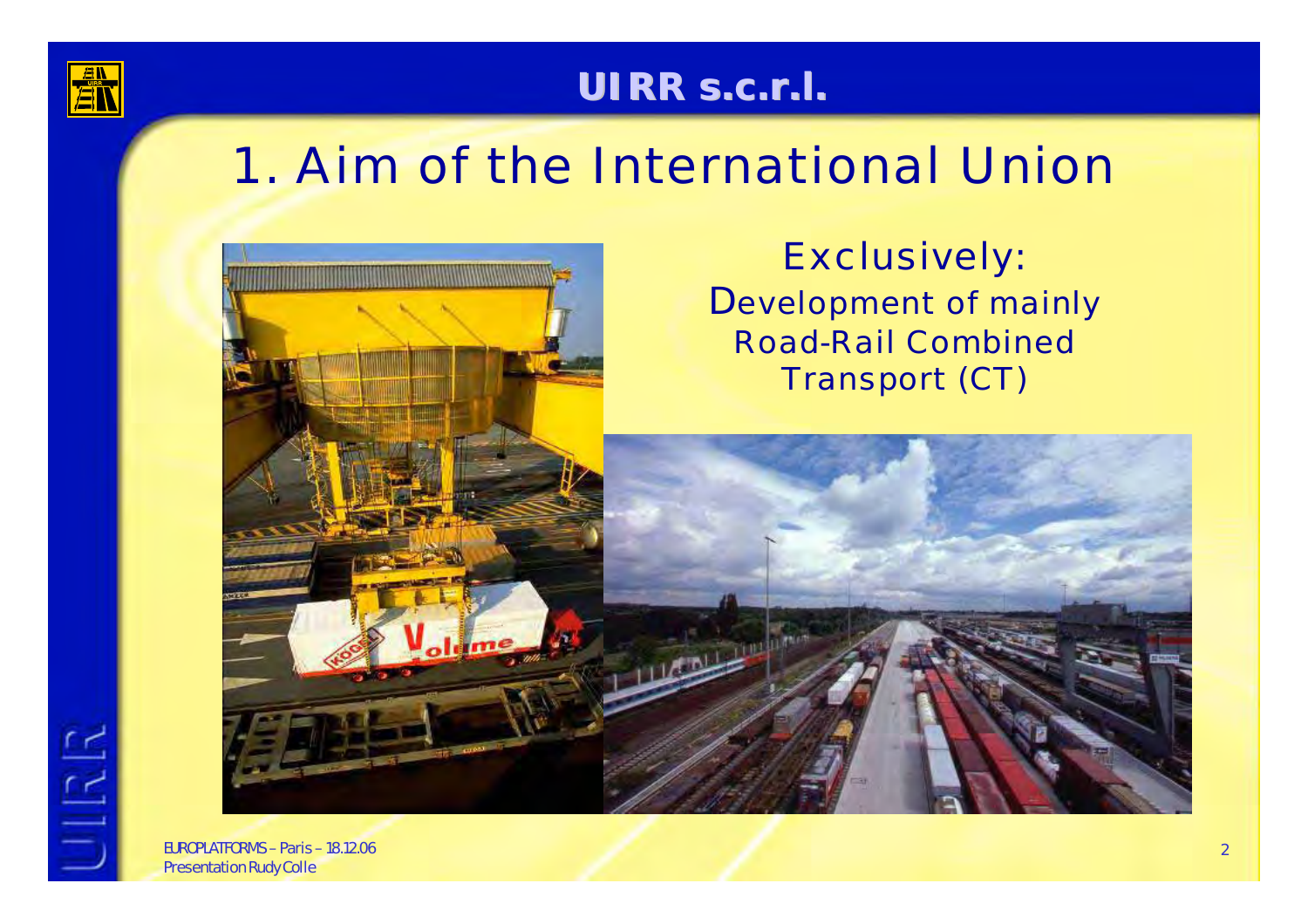

## **UIRR s.c.r.l. UIRR s.c.r.l.**

# 2. Structure

*Founded* **October 1970 – Munich**

#### **Professional Union functioning at two parallel interactive levels (decentralised structure)**

#### **LIAISON OFFICE BRUSSELS**

= overall promotion of CT = coordination of members'activities  $=$  service center

#### **MEMBER COMPANIES**

= organising and marketing of CT

Board of Directors Working groups

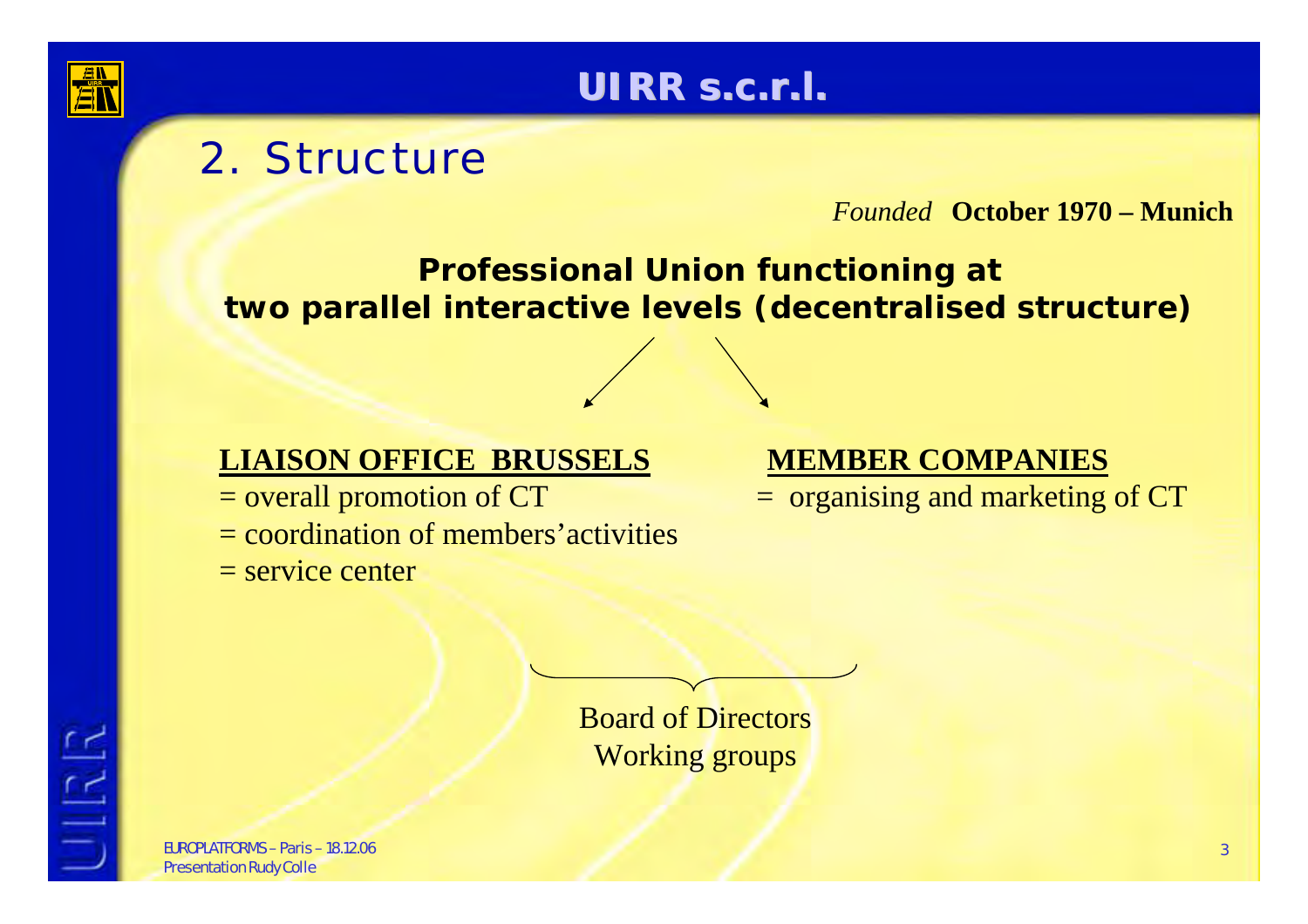

**JIRR** 

### **UIRR s.c.r.l. UIRR s.c.r.l.**

# 3. Liaison Office

#### **ACTIVITIES**

#### **EXTERNAL**

- = overall promotion of CT
- = interlocutor of:
	- political Authorities
		- (EU Commission, EP, UNECE, CEMT,…)
	- professional organisations
		- (UIC, CER, ERFA, IRU, EIM, FIATA/CLECAT)
- = publications, communications
- $= PR$  events

#### **INTERNAL**

- = administration
- = coordination of members'activities(codes, systems,…)
- = project coordination (Marco Polo, R&D prg)
- = representation in techn. bodies (ERA, CIS)

Position papers Support documents (legal, security, dangerous goods)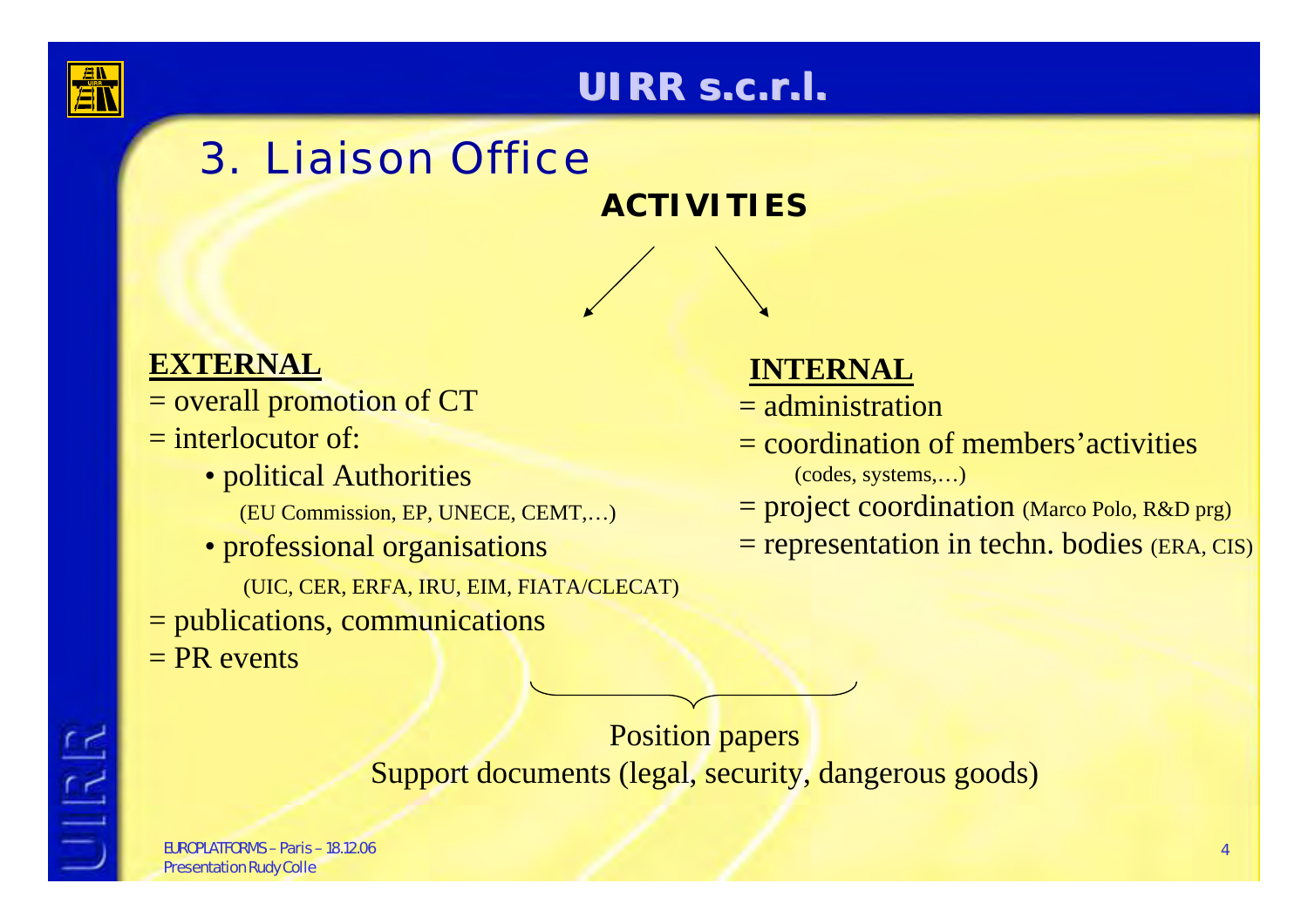

# **UIRR s.c.r.l. UIRR s.c.r.l.**

# 4. Member companies (1)

- Types
	- Full members (20)
	- Associated (1)
- Geographical coverage
	- –Europe-wide: 11 EU countries / 3 non EU (CH, HR & RO)
- Shareholding
	- –Road-hauliers / transport commissioners / logistic companies
	- National federations of same
	- –National railway undertaking
	- –UIRR sister companies

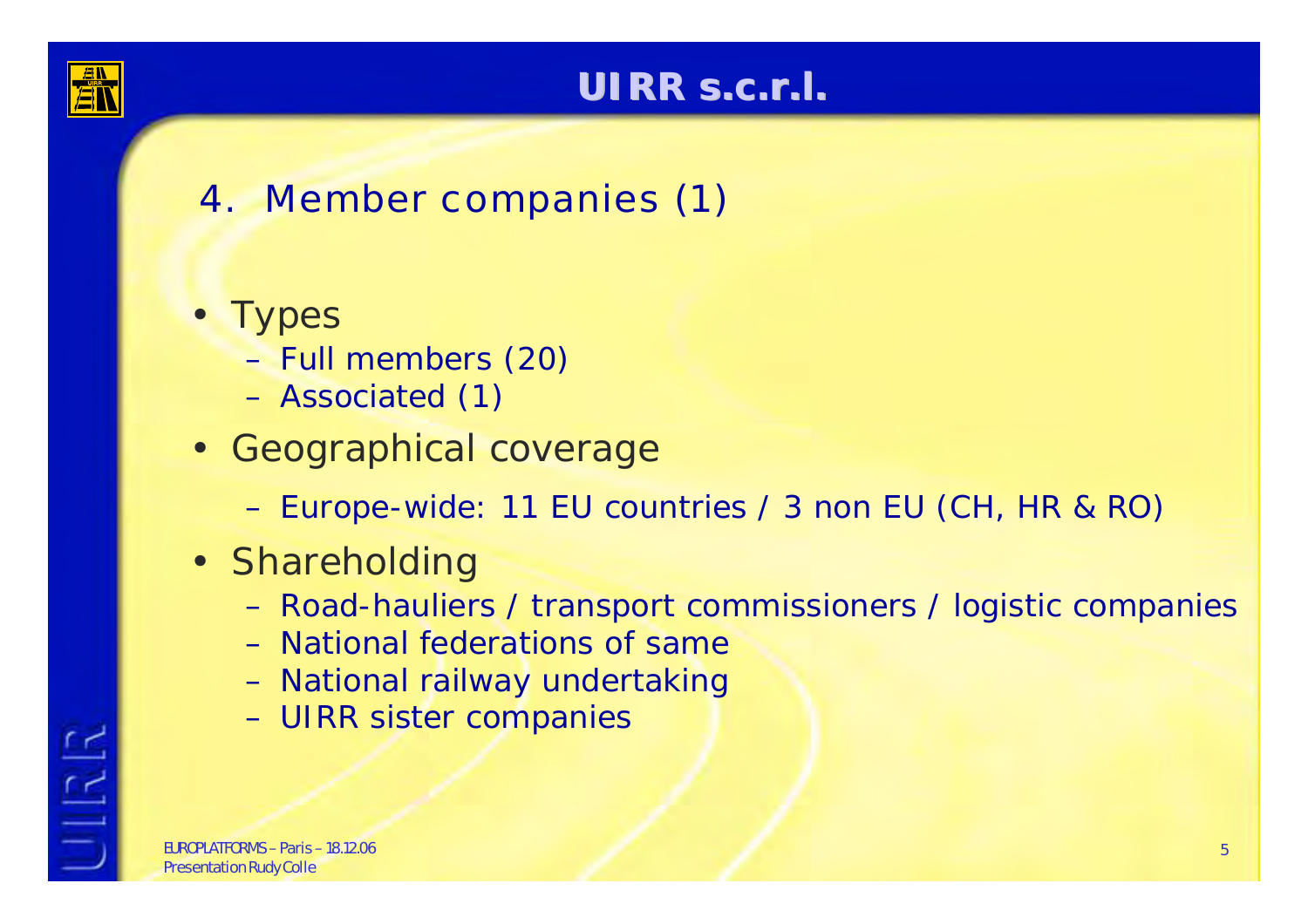

## **UIRR s.c.r.l. UIRR s.c.r.l.**

# 4. Member companies (2)

### • Assets

- –Wagons in ownership (around 13 000)
- –Management (ownership) of transhipment yards (terminals)
- –EDI systems (CESAR)
- Activities
	- – Terminal-to-terminal organisation and marketing of CT
		- International and/or national
		- Non accompanied and/or accompanied
	- –Interface between service suppliers and market
	- –Link to national political Authorities

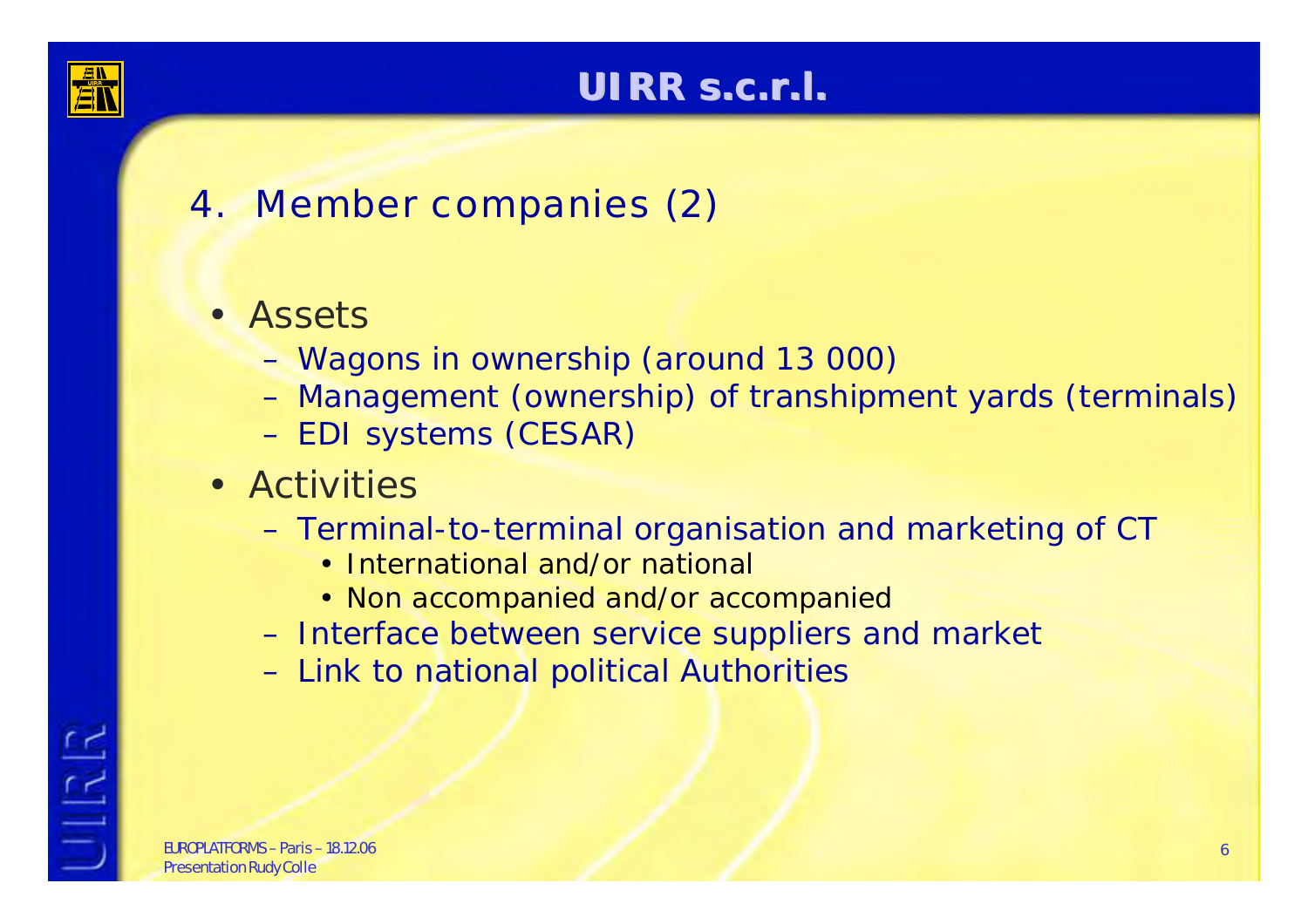

UIRR

### **UIRR s.c.r.l. s.c.r.l.**

## 5. Geographical location

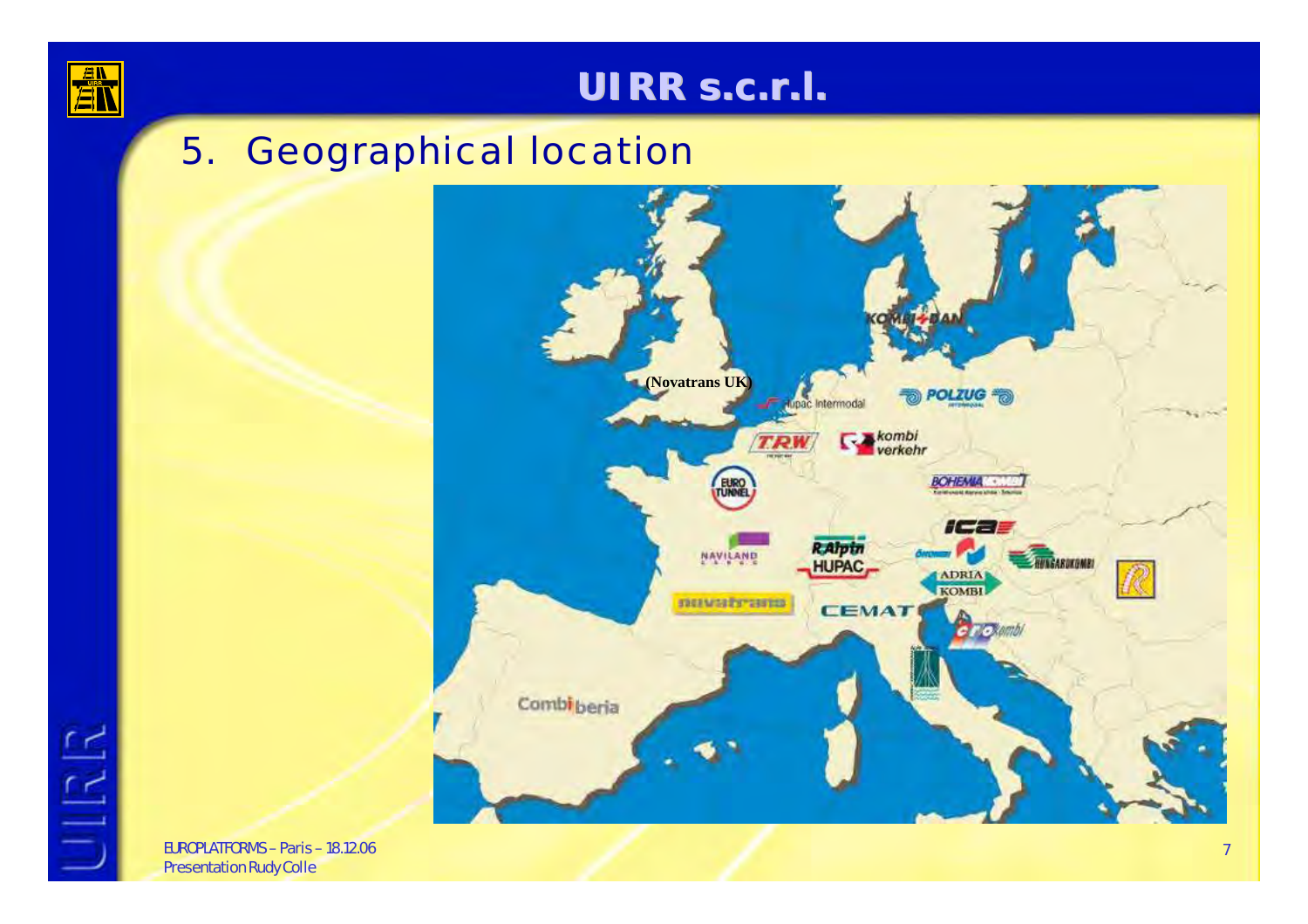

**JIRR** 

### **UIRR s.c.r.l. UIRR s.c.r.l.**

# **6. Achievements 1991-2005** (1 of 4)

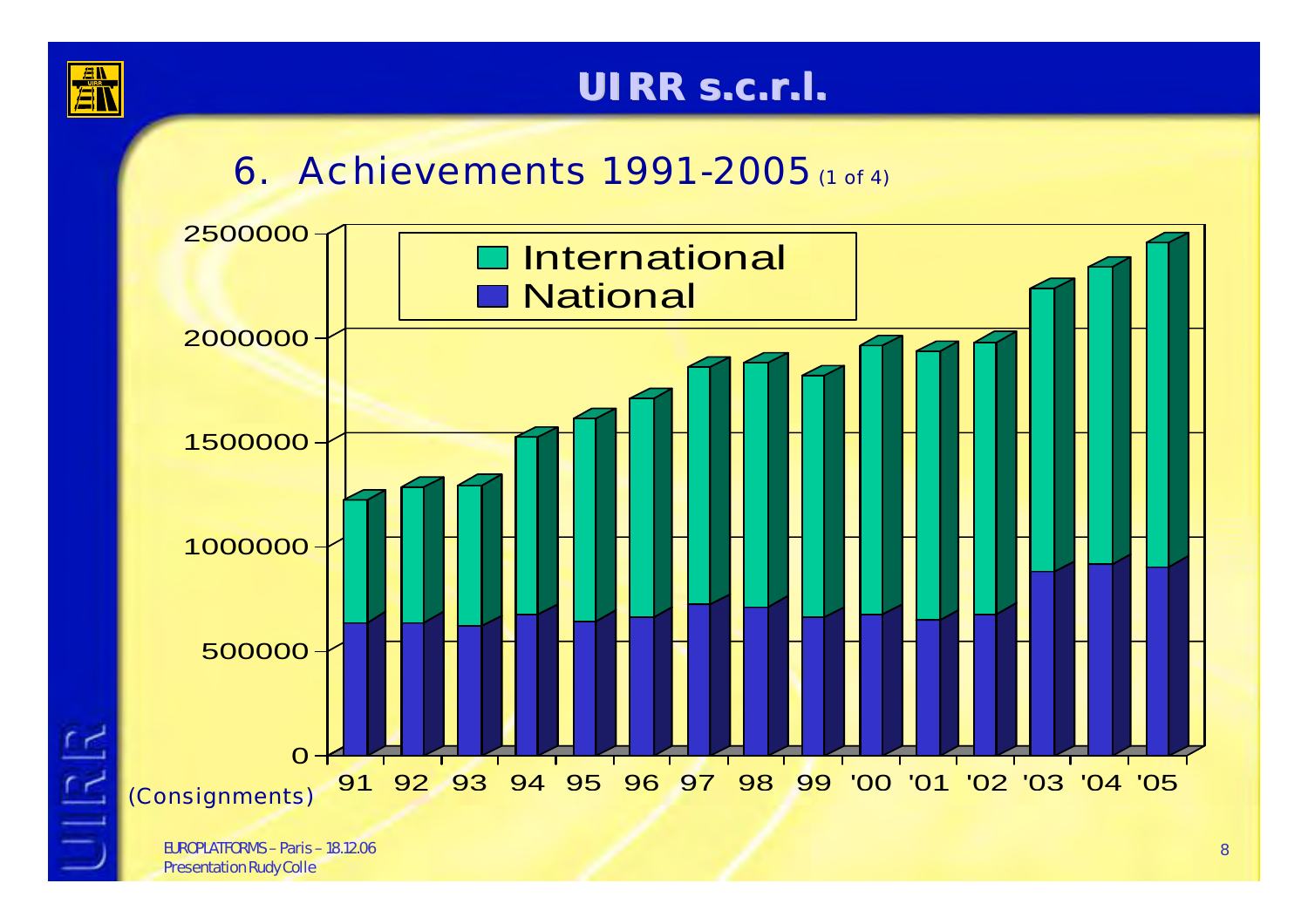

## **Road-Rail Combined Combined Transport Transport**

# 6. Achievements 2004/2005 (2 of 4)

|                  | <b>International</b> |           |            | National  |               |            | <b>Total</b> |           |            |
|------------------|----------------------|-----------|------------|-----------|---------------|------------|--------------|-----------|------------|
|                  | 2004                 | 2005      | %<br>05/04 | 2004      | 2005          | %<br>05/04 | 2004         | 2005      | %<br>05/04 |
| Unaccompanied    | 1 114 364            | 280 069   | $+15%$     | 846 775   | 861 830       | $+2%$      | 1 961 139    | 2 141 899 | $+9%$      |
| Accompanied      | 312 329              | 271 311   | $-13%$     | 69 786    | 44 369        | $-36%$     | 382 115      | 315 680   | $-17%$     |
| Consignments     | 1 426 693            | 551 380   | $+9%$      | 916 561   | 906 199       | $-1%$      | 2 343 254    | 2 457 579 | $+5%$      |
| <b>Total TEU</b> | 3 281 394            | 3 568 174 | $+9%$      | 2 108 090 | 2 0 8 4 2 5 7 | $-1%$      | 5 389 484    | 5 652 431 | $+5%$      |

Consignment = 2,3 TEU

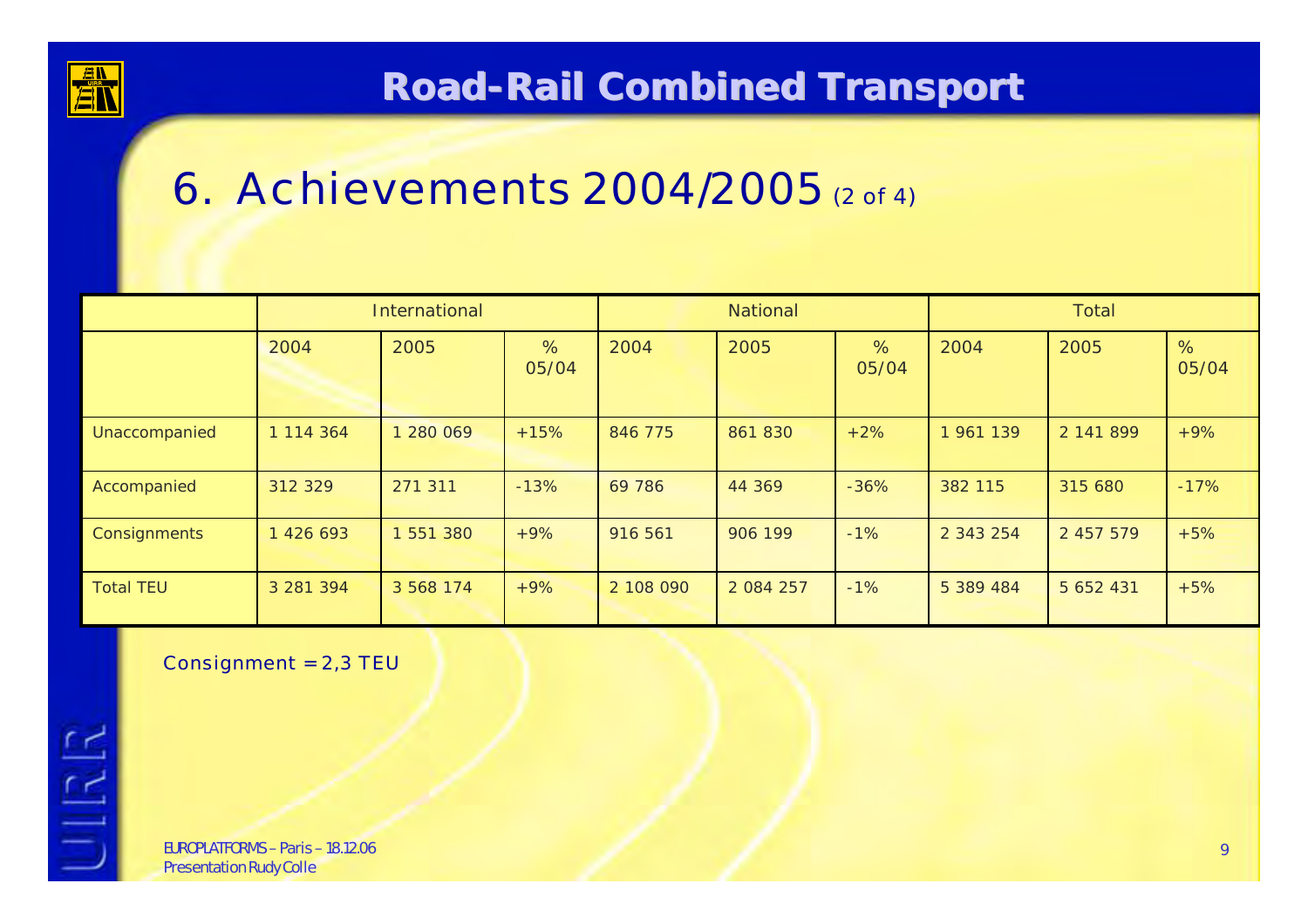

## **Road-Rail Combined Combined Transport Transport**

# 6. Achievements 2004/2005 (3 of 4)

## UIRR members' traffic

- 10 000 truck loads daily on longer distances
	- 80% swap bodies/containers  $(\mathbf{\hat{}}\,math>)$
	- 7% semi-trailers ( $\left(\rightarrows$  )
	- 13% rolling road  $(\mathbb{J})$
- 500 full trains each working day
- • > 70% of CT brought by operators to RU's for which this transport system represents 20% of their freight tkm
- •> 20% of total transalpine freight traffic

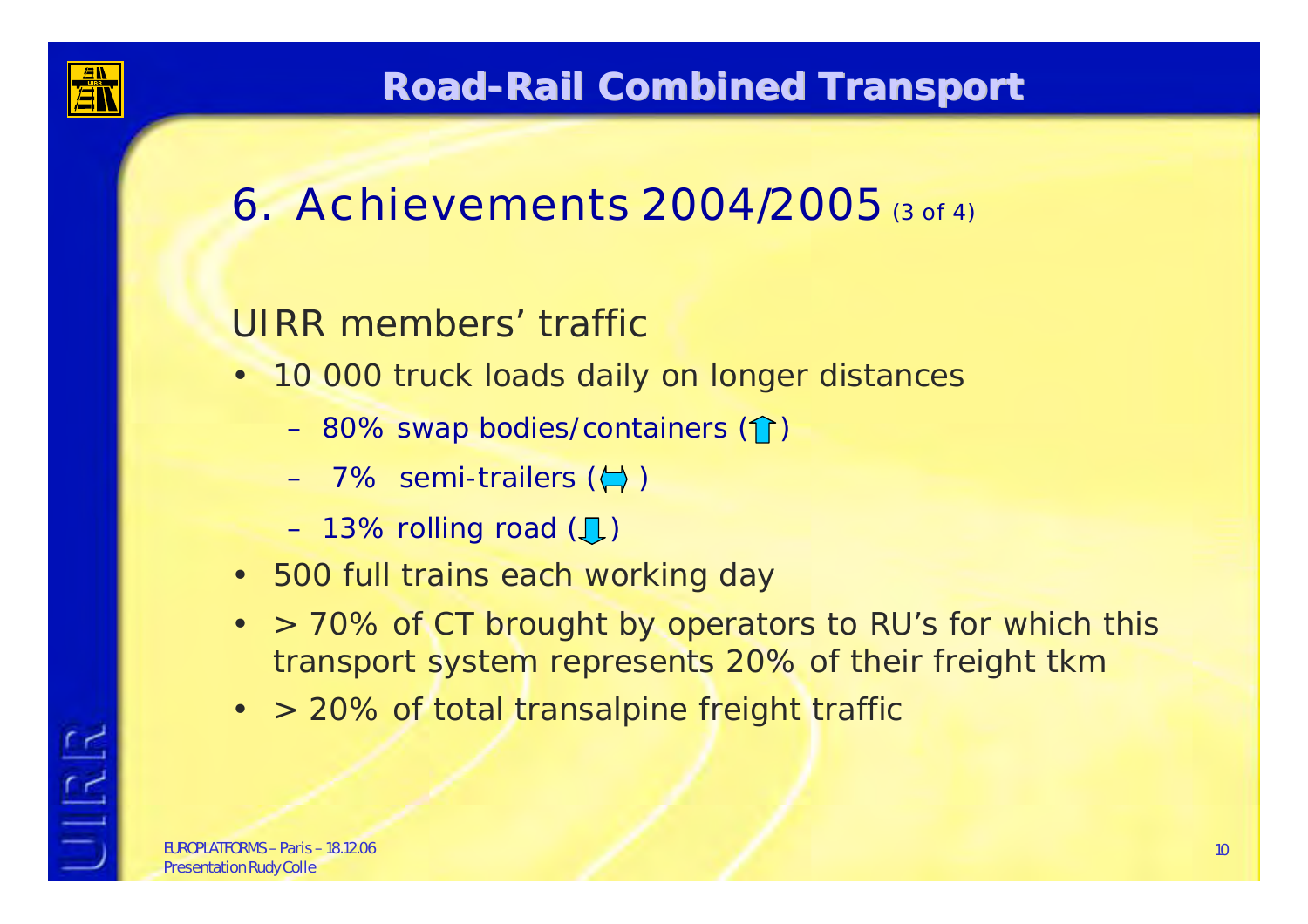

# **Road-Rail Combined Combined Transport Transport**

### 6. Achievements  $2006$  (4 of 4) 9 months – estimates

(basis: consignments)

#### **National**

| Accompanied   |       | +115% High increase in A |
|---------------|-------|--------------------------|
| Unaccompanied | $+7%$ | Increases in D, CH, SLO  |
| Total         | 14%   |                          |

#### International

| Accompanied   | $+25%$ | Relations with A and SLO                                                   |  |
|---------------|--------|----------------------------------------------------------------------------|--|
| Unaccompanied | $+15%$ | Positive trends for all members<br>(extension to new EU countries & ports) |  |
| l Total       | $+17%$ |                                                                            |  |

#### Sum

UIRR

| Accompanied   | $+38%$ |  |
|---------------|--------|--|
| Unaccompanied | $+12%$ |  |
| l Total       | $+16%$ |  |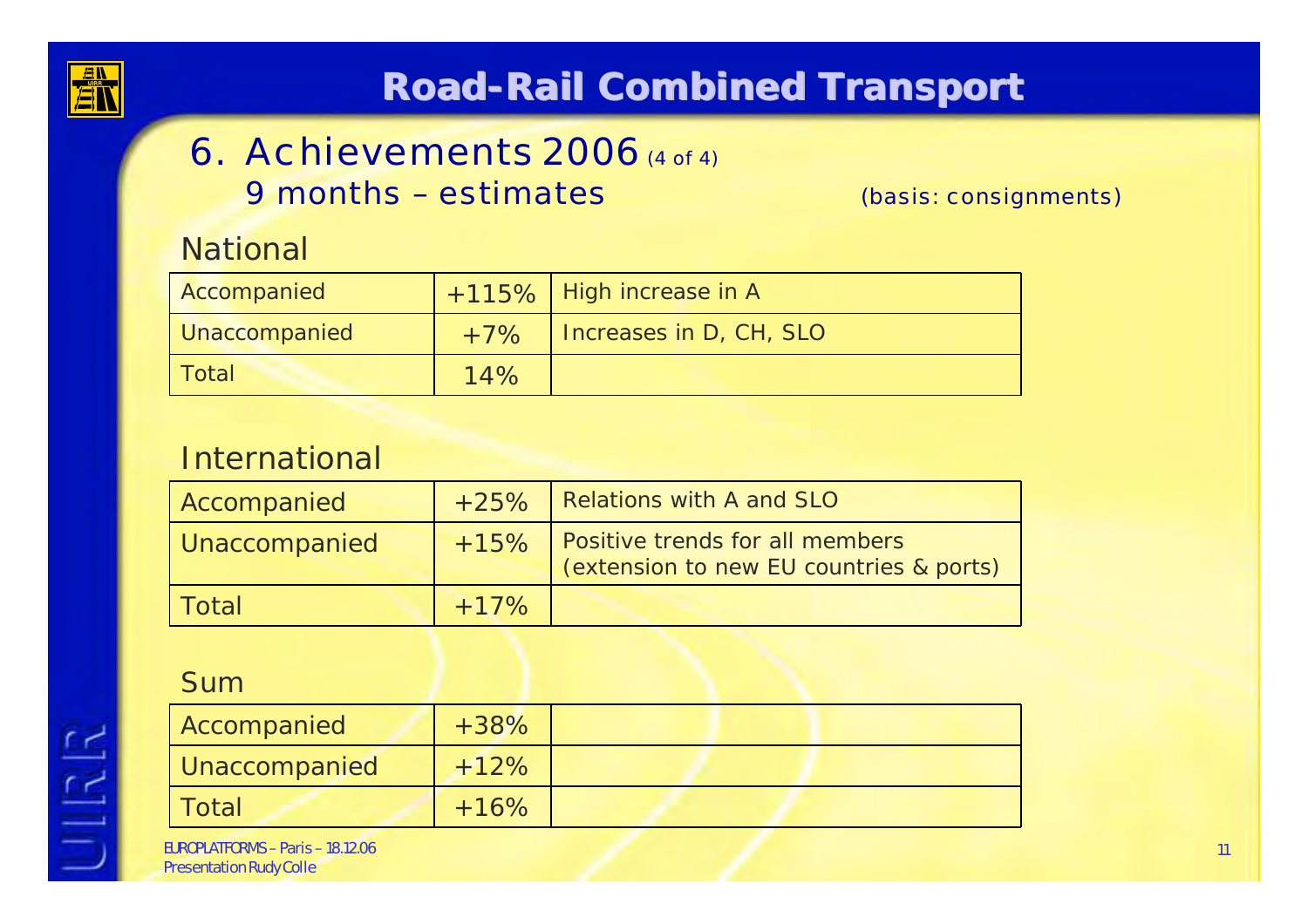

UIRR

### **Road-Rail Combined Combined Transport Transport**